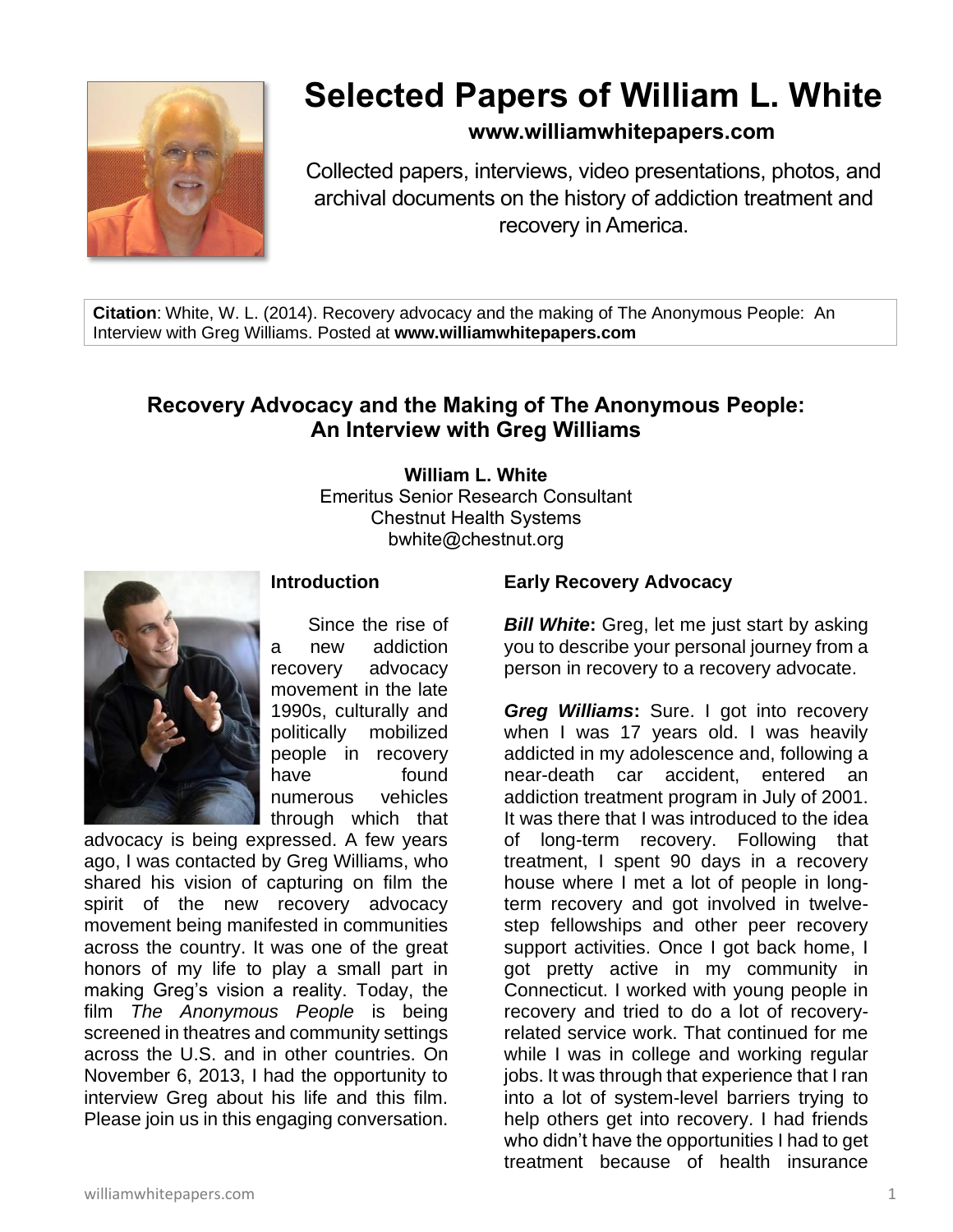discrimination. I had friends who couldn't find recovery housing. I had friends who I wrote letters to in jail who were getting even sicker behind bars, and then there were the friends who died of addiction. I attended a lot of wakes in my first five or six years of recovery.

As all of that is happening, my life is getting a lot, lot better, and I'm seeing thousands of other young people at conferences whose lives are also getting better and we often talked about the disconnect between the thousands of young people supporting each other in recovery and the system barriers we and our families had experienced on our way to recovery. It was then that I began to get angry with how we as a country deal with addiction. During that time, I met a special woman who became my mentor, Donna Aligata. Donna was very active in the formation of Connecticut Community for Addiction Recovery (CCAR) and was working on a grant project through The Department of Children and Families about family advocacy, and we ultimately decided to build a non-profit organization called Connecticut Turning to Youth and Families (CTYF). I did many short videos of young people in recovery for it and to get started, she introduced me to your work, and she introduced me to [Faces and Voices of](http://www.facesandvoicesofrecovery.org/)  [Recovery.](http://www.facesandvoicesofrecovery.org/) She then asked me to speak at the Connecticut Legislative Building. I went there with my father and we told our recovery story to legislators in this very public venue. A *Hartford Current* reporter, the big newspaper up there, cames over to me and asked, "Can I write an article about you?" I said, "Yeah, you just can't use my last name." I was 23, and I was about six years in recovery and he looked at me confused and said, "You just testified in a public setting on the local cable access, but you can't use your name in the article." And I said, "Yeah, I'm not allowed to." And he respected that and wrote a nice article about this young guy who got into recovery at 17. It was one of the nicest recovery articles that has ever been written about me. The first line of the article refers to me as Greg W., and then it goes on to tell my recovery story. Donna called me when the article came out, and said, "If I didn't understand anything about addiction or recovery or anonymity, what do I read in that first sentence of this article?" And I said, "I guess that I'm ashamed" and then she said, "Is that why you're speaking out?" and I said, "No, of course not." My friends in recovery understood why I didn't use my last name, but that was not the reason in the eyes of the public.

After that, I ended up at one of the Recovery Message Trainings held by Faces and Voices of Recovery, and it was there that I really understood the distinction between 12-Step Anonymity and being public about my recovery status. That unlocked the key and gave me a whole new language for me to become comfortable as a public advocate and helped me understand why putting a face and a voice on recovery is so important.

*Bill White***:** Now, a lot of your early work continued to be through Connecticut Turning to Youth and Families?

*Greg Williams***:** Yes. We were inspired by CCAR and their recovery centers, but in Connecticut, we have a split system in which the adolescent treatment system is separate from the adult system. When I turned 18, some recovery support such as those available to me through CCAR opened up, but they were not available to youth. The limited resources and the lack of youth and family supports made no sense. Addiction is a pediatric health issue and family illness. About 90 percent of people start using alcohol and other drugs before they turn 18, and we just didn't have organized recovery supports for young people and their families. What we tried to do was develop peer recovery support resources, such as recovery coaching, for those younger people and their families. We had a great vision, great volunteers, and Donna is an incredible grant-writer, but we just kept hitting walls and barriers. There just weren't dollars available or the political will to support what we were trying to do at that time. We struggled and we floundered and we still remain today a very grassroots, volunteer group of people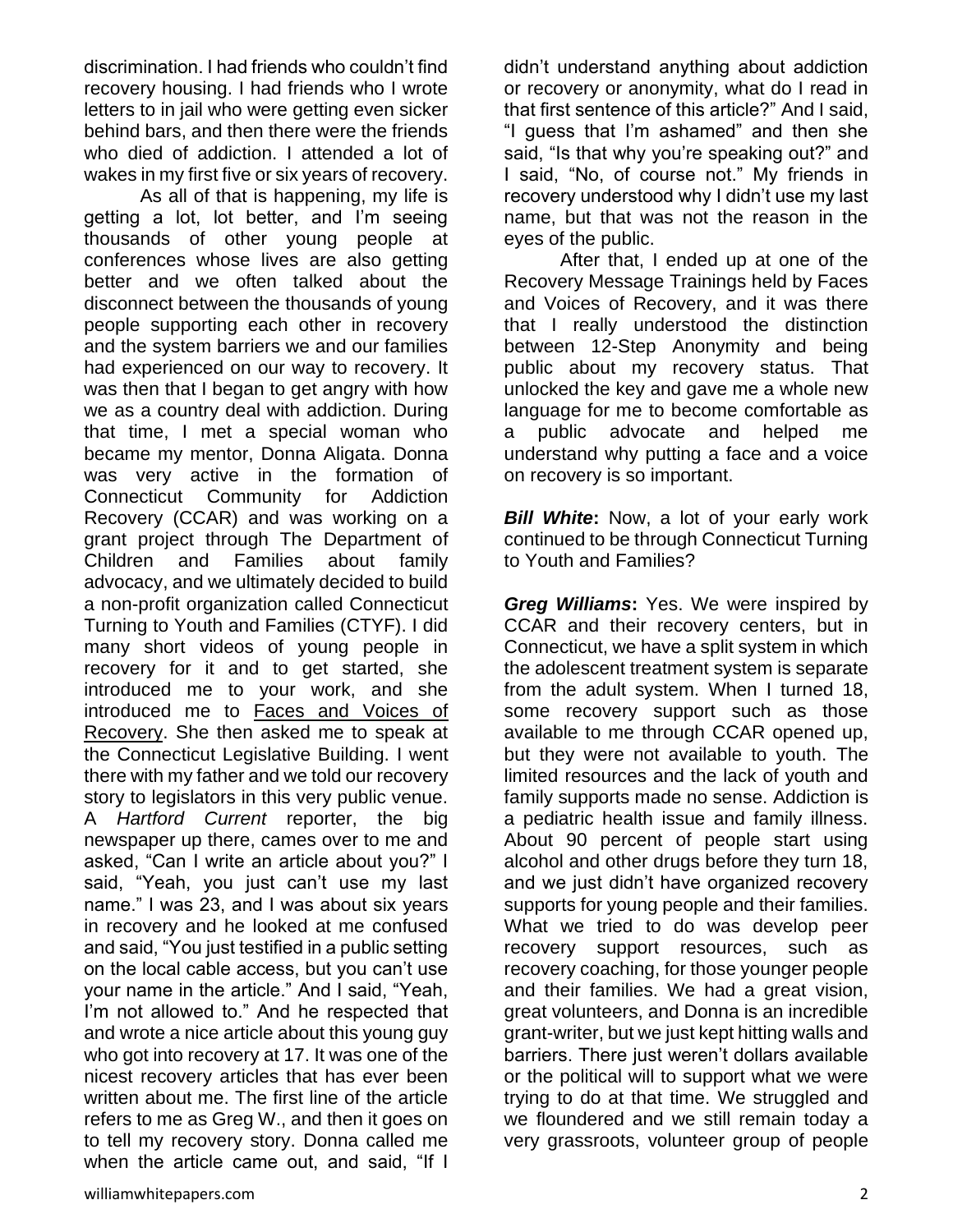committed to building recovery supports for young people and their families.

## *The Anonymous People*

*Bill White***:** Somewhere within that experience came the inspiration for the film that became *The Anonymous People*. How did that develop?

*Greg Williams***:** That's a great follow-up question because it was my frustration of knocking on doors at the state and the responses I was getting that sparked this vision. We had these powerful stories of young people in recovery on video, but we needed a larger effort to create support for what we were trying to do. And there was a lot of confusion among recovering people about what this whole recovery advocacy thing was really all about. A lot of people didn't get what it is we were trying to do or disagreed with what we were doing. At the same time, I'm meeting people like Tom Coderre, Pat Taylor, Tom Hill, William Moyers, Phil Valentine, Carol McDaid, and yourself—these amazing people who'd been leading the charge on recovery advocacy. I got inspired to get involved and I had some unique skills in the video space and aspirations to become a documentary filmmaker.

I'll never forget what my documentary film teacher once told me: "The most important element to any documentary is a charismatic subject or a group of charismatic subjects." I didn't know anybody with more charisma and who were more articulate than this group of recovery advocacy leaders. And I knew that this story needed to be told. The book, *Let's Go Make Some History*, provided a foundation, but the story of this movement also needed to be told visually and with many voices. I wanted to take this groundbreaking recovery advocacy work and put it into a medium that my friends in their 20s could relate to and access.

*Bill White***:** Greg, what were some of the challenges as you went forward in making the film?

*Greg Williams***:** First was convincing other people to believe in it. As a first-time filmmaker—I started this journey at 26 years of age—my Rolodex was not very big in the entertainment world, and it's those connections that get things done in the entertainment world. I pitched some networks, and I tried to develop various treatments of the subject but mostly floundered for a couple years.

At the same time, Donna told me, "You know, you need to go back to school and get a Masters degree. It'll help you in your career." I was fortunate to find an individualized program at New York University that allowed me to study addiction public policy and documentary film. As part of the culmination of this degree, I produced and edited a short 16-minute promo of what would become *The Anonymous People* as an artistic thesis. But I knew even then that I wanted to make this into a feature documentary. I could not get grants to fund the film, so I ended up taking out a business loan because I believed in it so strongly.

**Bill White:** In the end, you found a most creative way to fully fund this film. Describe that.

*Greg Williams***:** It was July of 2012, and I knew I needed to shoot some of the recovery marches and the recovery rallies that would be going on across the country in September if I was going to capture the size and diversity of the movement. So there's a website called "KickStarter" that helps independent artists and creative people create a campaign that solicits funding from the general public and people in your network to support a particular project. Essentially, you take big media out of the middle, and you market directly to your potential consumers to fund development of a product. I was blown away. The recovery community and the organized recovery movement really got behind this campaign, and we surpassed our goal of raising \$45,000 to do the filming. We raised over \$85,000 just through that campaign alone and through that process met a philanthropist who donated money to finish the film in a very high-quality way with an award winning production team,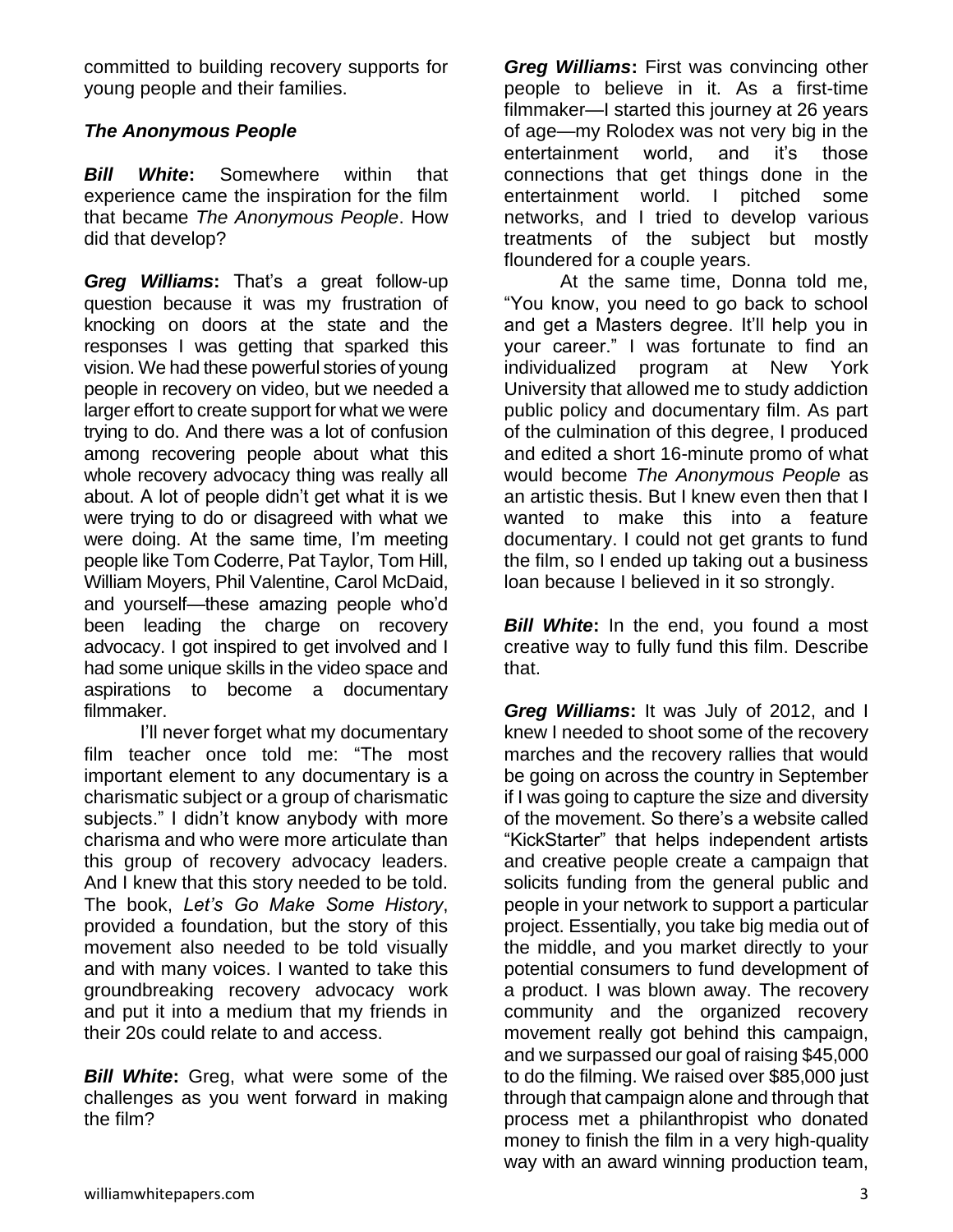an Emmy Award-winning editor, and an original score. The biggest challenge of the film was certainly the fundraising. Independent film is not easy to do, but I look back now and I'm grateful and blessed that we were able to do it with a very authentic voice and not necessarily influenced or prescribed on how to tell this story from any corporate media influence.

**Bill White:** You filmed recovery advocacy activities across the country. Are there any experiences that stand out for you in those travels?

*Greg Williams***:** There were two gentlemen, actually brothers, who shot the film. Craig Mikhitarian was the Director of Photography, and Bud Mikhitarian did all of our location sound. We traveled across the country in my parents' Honda Pilot packed to the brim with equipment. Neither of them is in recovery, but they've been in broadcast television and the entertainment world for decades. Every day, we would interview somebody and they would be overwhelmed by the intensity of the interviews and the power of the stories we were capturing. Having this outside perspective and excitement brewing is when I began to sense that we had something very special in this film we were shooting.

The third day, we shot an interview with Michael Askew at the Bridgeport Recovery Community Center where we also got to shoot an All Recovery meeting. If you aren't in recovery or a family member in recovery, you might never witness what a recovery support meeting actually looks like. As the result of the majority of recovery support meetings involving a tradition of anonymity, no filmmakers have really shot this stuff live and unscripted before. So, it was really powerful capturing the testimony of people from all walks of life: Hispanic, African American, White, all coming together at this meeting and being open and willing to share this daily ritual of supporting one another on camera. It was one of those moments when I just knew that we were on to something special.

As each day of filming progressed, we were able to find these unique pockets of the

recovery support and recovery advocacy story. I'm sitting on hundreds of hours of footage, and the film is only 84 minutes long. I am still working on packaging some of this and getting it out to the world through a newly launched video and call-to-action campaign with Faces & Voices of Recovery called [ManyFaces1Voice.](http://manyfaces1voice.org/) All of this footage is spiritual gold and a powerful tool for recovery community mobilization. We shot for 50 days with incredible moments each and every time we turned on the camera. Bud Mikhitarian has now even embarked on writing a book about the entire production experience that will become available in 2014.

## **Early Screenings**

*Bill White***:** As of November 2013, how many screenings of the film have been shown or are scheduled?

*Greg Williams***:** When we finished original editing, we did sneak previews as part of our Kickstarter campaign backers awards in April of 2013 for the folks who had supported the film. We were able to do about 25 special one-night screenings for these organizations. We also used those screenings to test the response to the film and to get feedback from general audiences. The overwhelming comment was that people loved the film, but we had comments that the film was a bit long, so the film was shortened before general release. There were issues around some of the language that people use in the film, so we did further editing to address that. We finished the editing in July and we found a distributor, and I thought that was it, but that turned out to be just the beginning of the work. Getting a film out to the world as an independent film is not easy. But we've been blessed by this cool, new method for distribution called, "Theatrical-On-Demand." It's run through an organization called, "Gathr Films" and the way that it works is any person can say, "I would like to see the *The Anonymous People* at my local Cineplex." It uses the infrastructure of the theatrical distribution model and the movie theaters in communities all across the country.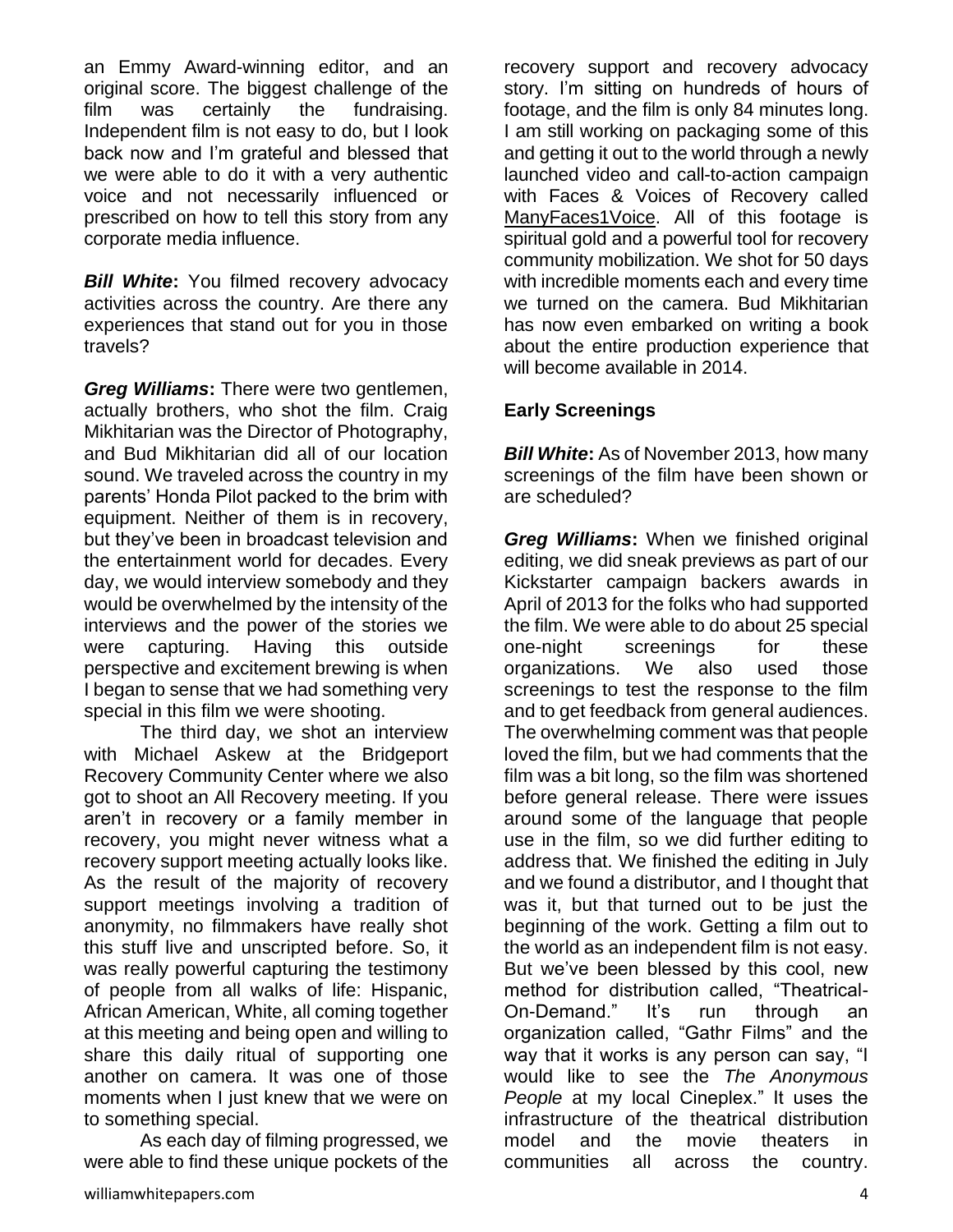Basically, if you can find 50 or 100 people in your community who'll pre-reserve a movie ticket, they'll take *a studio film* down for the night and they'll show *The Anonymous People.* It's been an amazing thing because we've, to date, had more than 80 screenings all across the U.S. using this model, and we have another 90 scheduled with more and more requests coming in.

I'm learning more about geography than I ever thought I would. We have this map on which we are plotting the towns and cities where the film has been shown. We've also added community screenings where schools, recovery organizations, treatment programs, conferences, and churches can license the film to play in non-theatrical venues. We've had over 160 groups organize screenings that way in the U.S. and in Canada. Today, I got an article from South Africa. We have a group in Australia. We've been screening all over the U.K. It's really incredible, and it doesn't seem like it's slowing down. The film has been out about two-and-a-half months and the momentum is picking up as word travels about the film. We don't have a marketing budget, so we're relying on word of mouth and social media to spread word about the film. We're still looking for a television outlet for the film for next year. We don't have one just yet, but early next year, we'll have a DVD, iTunes, Netflix, and Video on Demand and other mediums for people to access the film.

Our vision for the initial theatrical and community screening release of the film is to get people to come together collectively and talk about recovery and recovery supports in each local community. Faces and Voices of Recovery partnered in a Call to Action website now, called, ["Many Faces, 1 Voice"](http://manyfaces1voice.org/) that provides the tools for people to host community screening events where they can not only watch the film, but have a dialogue about the film and start or expand involvement in recovery organizations. It's really special to see what can happen when several hundred people, or 900 people like there were in Providence, come together in a room to watch the film and talk to each other after the film about what they can do locally.

In just two months, we estimate more than 40,000 people have seen the film.

#### **Responses to Anonymous People**

*Bill White***:** Were there many surprises for you as you watched people's response to the film around the country?

*Greg Williams***:** The film's funnier than I thought it was going to be. It's a very serious topic, but there are these cool moments that are quite humorous. Hearing a whole room laugh together is when you really feel the power and how connected people are while watching it. There are also moments in the film where people are shedding tears. But the most incredible thing for me is during the Q and A and after the film when people stand up and say, "I've never done this before publically: My name is Lisa and I'm a woman in long-term recovery and what that means to me is…." When you see that happen after folks see the film, you know something important is happening. This new advocacy language developed by Faces and Voices of Recovery is really starting to spread. This language is still new for a lot of people and is quite powerful. Those moments seeing people coming out as people in long-term recovery make the years and years of blood, sweat, tears, pain, and frustration all worth it.

*Bill White:* Do you have a sense that the film and all the discussions around the film have created a much sharper understanding of the distinction between anonymity at the level of press (not disclosing affiliation with a particular 12-Step fellowship) versus public disclosure of one's recovery status?

*Greg Williams***:** Yes. [Alcoholics Anonymous](http://manyfaces1voice.org/assets/docs/Nov112013/Documentary-about-Anonymity.pdf)  [World Services issued a bulletin](http://manyfaces1voice.org/assets/docs/Nov112013/Documentary-about-Anonymity.pdf) clarifying this distinction. Not everybody who viewed the film agreed with this distinction. This remains a contentious topic for some people who've seen the film. I think we certainly have helped people understand that they can identify themselves as a person in recovery and participate in recovery advocacy activities while maintaining their anonymity at the level of press and respecting the Twelve Traditions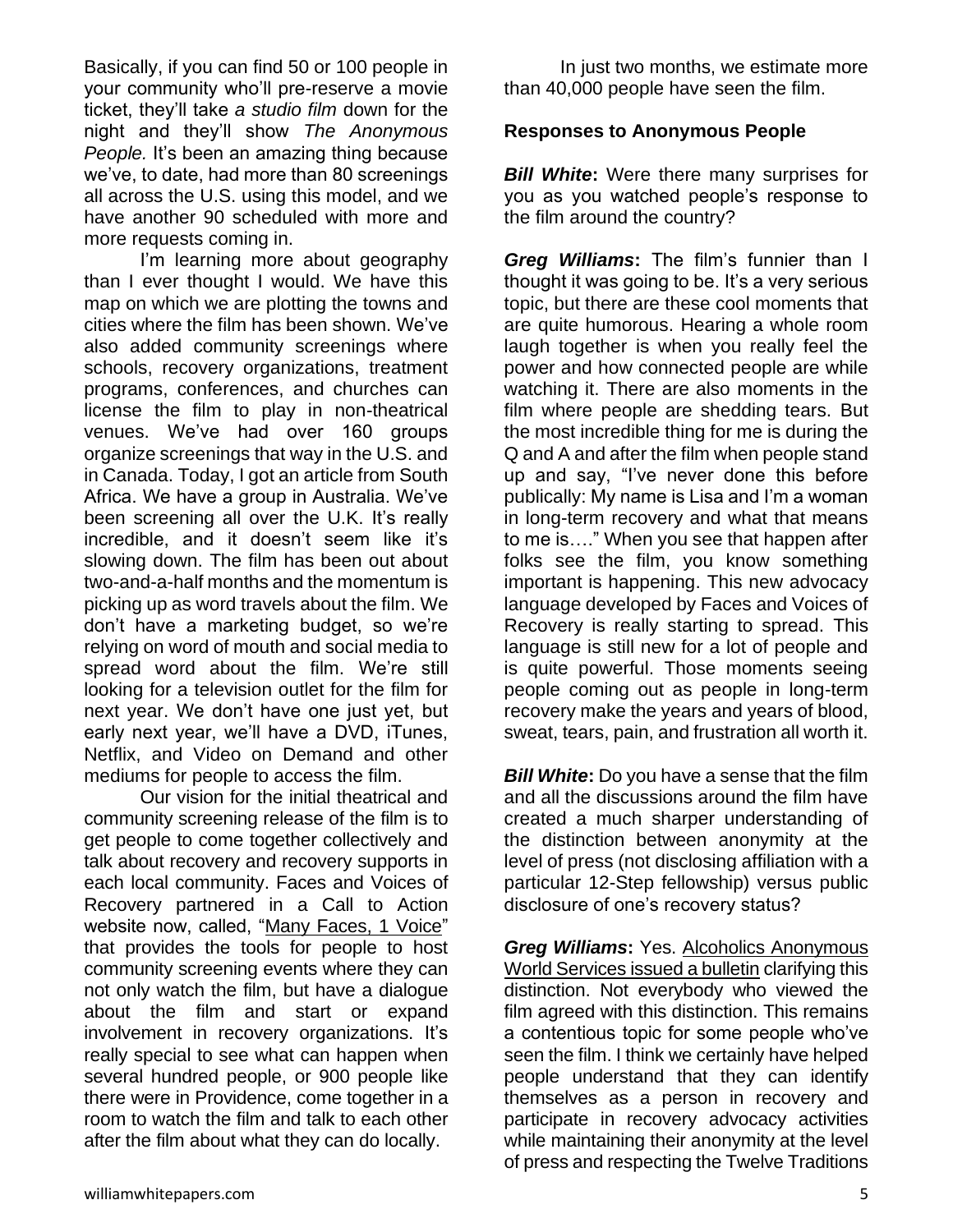of the Twelve-Step fellowships. The film has sparked quite a demand for the Advocacy with Anonymity pamphlet. There's been some pushback on the film, in part due to how we marketed the film. I've been told at screenings, "My sponsor told me not to come see this movie…" It saddens me that there is this contempt prior to investigation around the film in a lot of recovery circles. There's still a great deal of confusion about what this film is about, what this film is saying, and what the people in this film are doing—mostly among people who have not yet seen the film. I hope this will dissipate once the film is available on a DVD for people to watch privately.

## **Next Steps**

*Bill White***:** Greg, what do you see as the next steps for this film and for yourself?

*Greg Williams***:** The next step for the film is to find a broadcast outlet in the U.S. as well as internationally. We have an international distributor now who wants the film to play in many countries. It's a full-time job right now trying to facilitate the outreach and distribution of the film. As an independent film, we don't have a staff, and we don't have a studio behind us so there isn't really anybody but me to help get the film out there. This campaign we have created through Many Faces, 1 Voice is also working on creating additional film vignettes from all the footage we shot for *The Anonymous People*. We've already released seventeen video vignettes from that extra footage from the film. This allows people to get to meet some of the characters from the film and to hear more about their personal stories and their personal motivation for becoming a recovery advocate. I continue to look for future opportunities to develop purpose-driven documentary content and to continue to tell the rarely told recovery side of the addiction story.

#### **Young People in Recovery**

*Bill White***:** In many ways, your personal story and the film is a manifestation of a larger movement of young people in

recovery who are becoming involved in recovery advocacy.

*Greg Williams***:** That was one of the key motivations for making the film of my own story. I wanted to communicate in a medium that my friends in recovery might be able to access. It is hard for young people to access information about the new recovery advocacy movement, and I wanted to create a film that would help fire up this growing generation of young people in recovery. There isn't a young person today, in recovery or not, who doesn't know somebody at their school or in their community who has passed away from an overdose, from alcohol poisoning, or a substance-related accident. It's hard for people to continue to attend wakes of 17 year-olds, 20-year-olds and 22-year-olds without looking deeper at what is going on. Peers and parents who have experienced such losses are speaking out and joining with young people in recovery to do something locally and nationally. I think this unique mix of people is going to change everything.

*Bill White***:** Do you see the creation of the organization Young People in Recovery and the growth of recovery high schools and collegiate recovery programs as a signal of the strength of this movement?

*Greg Williams***:** Yes, the number one thing that people ask at the end of the film is, "What can I do?" followed by "How could we start a recovery school in our community?" It is such a no-brainer. Twenty-five percent of our college age youth meet medical criteria for a substance use disorder so the idea that we would have a chess club, a basketball team, a football team and we would put huge amounts of money in any academic institution behind that but not build a community of support for young people in recovery is baffling. There are still only handfuls of recovery high schools and collegiate recovery programs in the U.S. We are at the tip of the iceberg of what will be an explosion of recovery institutions in the education world. That will feed a large cadre of young leaders into the recovery advocacy movement. I'm one of the rare young people in recovery in this advocacy movement who